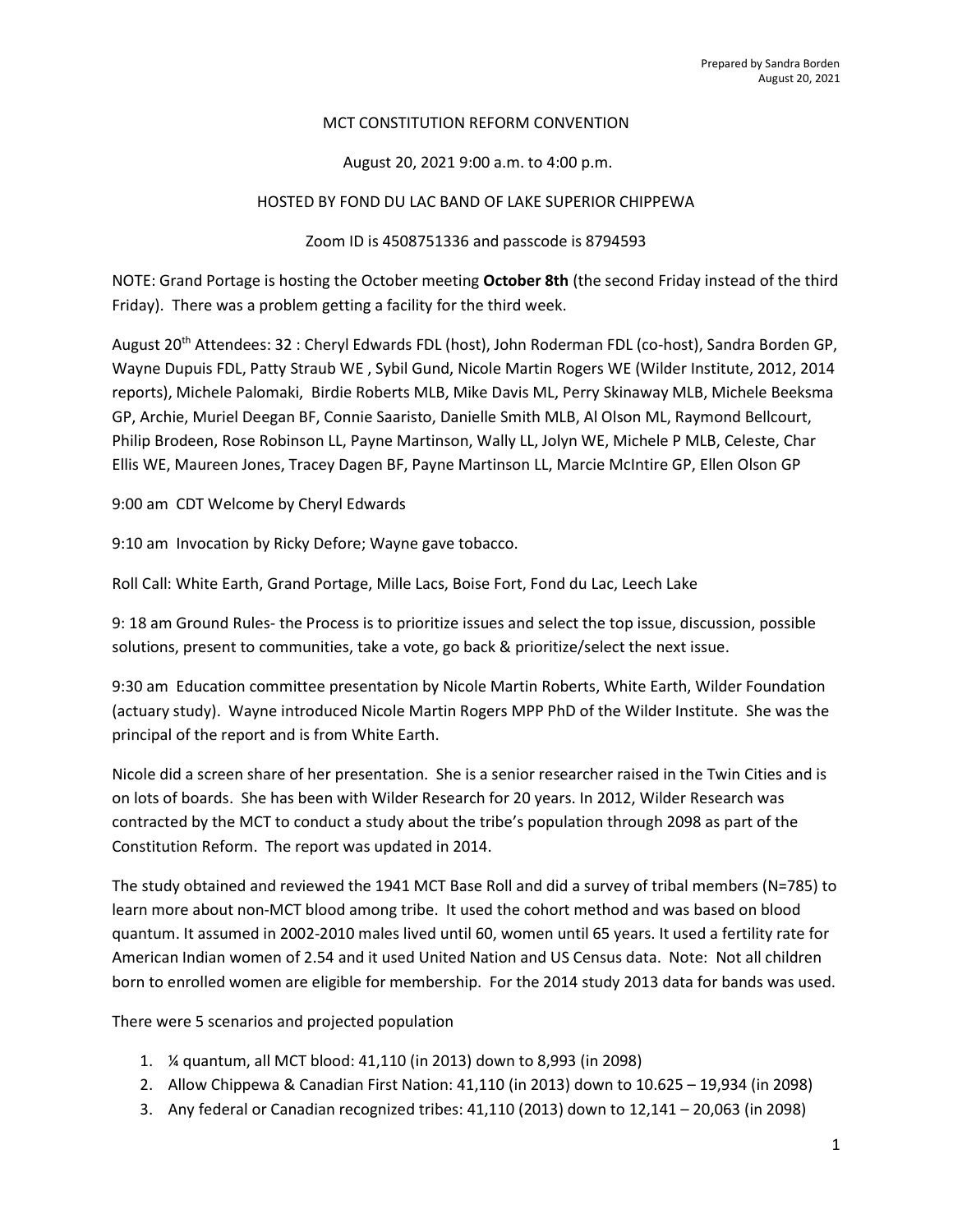- 4. 1/8 blood: 41,110 raises to 42,663 53,781 (in 2098), but will eventually decrease
- 5. Descendants: 16,895 (1941) to 122,449 205,356 (2100) similar to the Cherokee Nation; only scenario where population grows.

MCT's population will decline if you keep ¼ blood quantum requirement. Population will stabilize over the rest of this century if MCT changes to 1/8. Population will grow if MCT changes to lineal descent. Issue- How to keep our culture?

Wilder Report Limitations: It used 2013 MCT population; MCT is a small population (could have flukes) Recommendations: use data to make decisions about constitutional reform. Consider re-doing the study because of COVID, etc. Learn from other tribes.

# Note : A = Nicole

John R: Question (Q). the census shows that our numbers have increased. Note that many natives have not cooperated with the census in the past. Answer (A). The census is problematic, but it is the only and best source of information on mortality. We did use data from the Census for mortality and births.

Sally Fineday: Q When we change our constitution to eliminate blood quantum, it set a precedence to bring back pride in our heritage. A. Full study is on the MCT site. Birdie A. Email address? A. nicole.martinrogers@wilder.org

Wayne: Q. rolls. At White Earth people are not taken off the rolls until there is a certification. The population is older, out of child bearing age which impacts on growth. A. It is a challenge to keep up with statistics. Q. There have been 15 deaths in Sawyer for overdoses. A. Current changes will impact projections.

Raymond Bellcourt Q. On White Earth people did not cooperate with the Census. What % of members married non-natives? A. We need a statistical survey to ask the question of what other tribal blood do they have. About 60% marry non-native (for all American natives).

Archie: Q, There is a psychological impact to children raised on the reservation who are told that they can not become members. I can not tell my children that they are not Indians. You have to marry who you love. It is a boon to use descendants and he offered multiple reasons. Can you send me the study? A. yes

Wayne: What other things should we look at related to population? A. Recommendations: look at Minnesota data, and redo projections using new data by cleaning up enrollment data. Consider how to share this information with tribal members before you ask them to vote. I am willing to help you get good information out.

Wayne: The Tribe does not have a demographer. We need to look at many things such as income level. We should know the well being of the tribe; need to update study; need to have a demographer. A.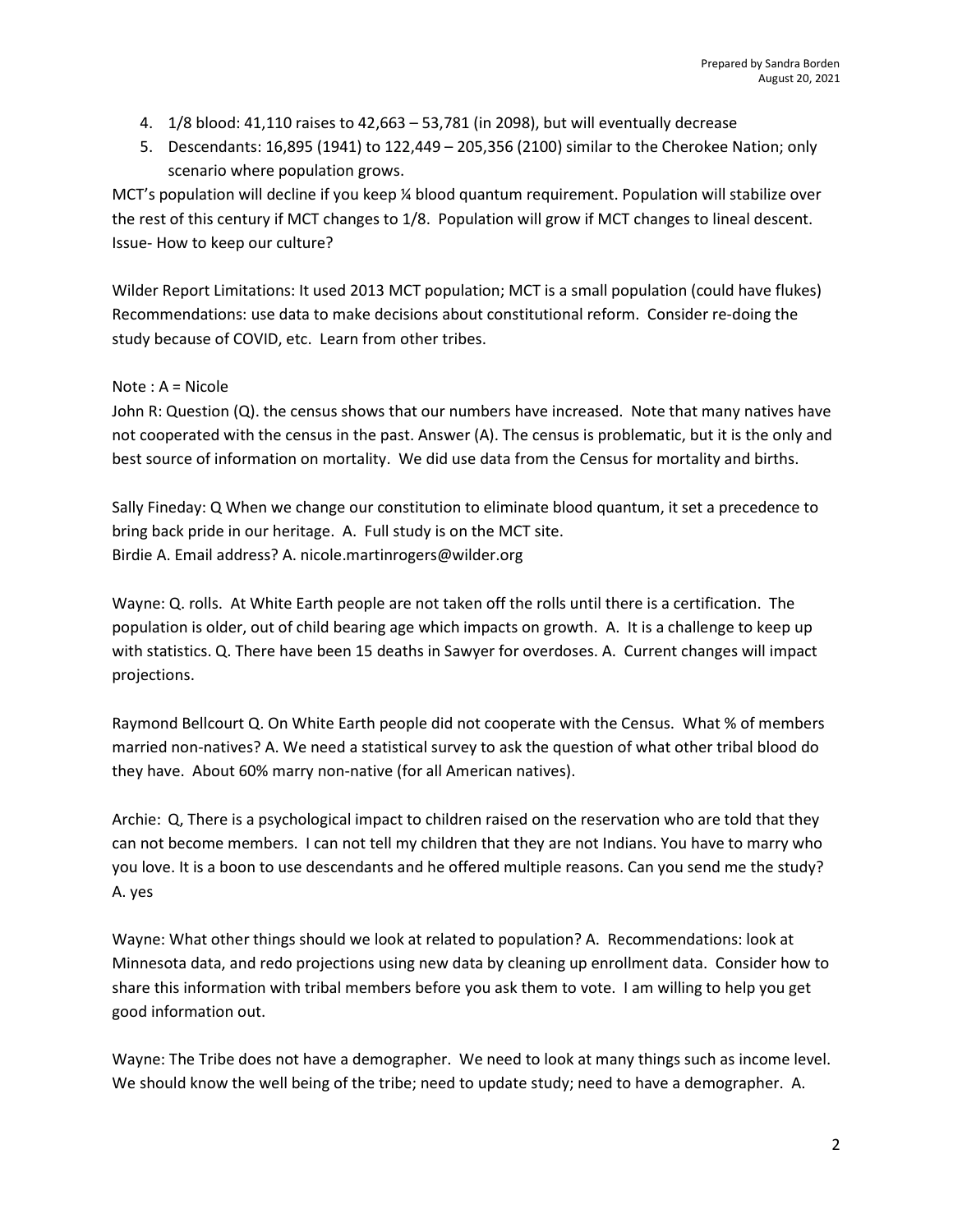Having a research partner or your own demographer is a good idea. Other concerns and important requirements are the communication, education, and interaction.

John R. FDL- My personal story, grandmother and mother are full blood. I am 1/2 and my children are 1/4. We should be like other nationality; their children are their nationality. I am worried about our future: climate problems, etc. Scorched earth. Gentle wake our elders. We could light the eighth fire by accepting our children (reference to the Seventh Fire Journey).

Sally Fineday- Since we are writing the grant should we include funds for updating the Wilder Report. Wayne- we will address by polling the delegations. Cheryl- We need a cost estimate from each committee.

Rose Robinson: I like having a demographer at the MCT. We should make a recommendation to MCT to have a department to handle demographics (Nicole: in the enrollment office, University of MN has resources).

Wayne thanked Nicole.

Sandra Borden asked Nicole if she had survey tools. Perhaps we need to tailor our survey for different levels of understanding of our members. Nicole: Yes, we have Survey Monkey and other tools and are willing to help.

There was a discussion on QR Codes which are easy to use, after you have your document.

Patty Straub: We need to get this information to the members.

10: 30 am Strategic Planning- Report on feedback from Bands on the TEC Resolution ; i.e., Should Article II of the Revised Constitution and Bylaws of the MCT be amended….

FDL Report by Cheryl Edwards, They received feedback via Facebook. Education has to happen. It is hard to read. It is not as political as people think. History needs to be taught. The Treaty and Act were not taught. It is over people's head; therefore, Cheryl broke it down and got more responses. Do you agree that BQ should be removed: Do you think enrollment should be handled locally or at tribe level? Should the thoughts be linked; BQ and who controls enrollment. See Cheryl Edwards for all comments.

Grand Portage (Michele): Off rez people did not understand the language and questions on the secretarial portion about meeting percentage voting requirements. Will there be too much control by certain groups, what safe guards would there be?

Cheryl: Resolution vs. Ordinance, we need to not allow unlawful or arbitrary changes.

Raymond Bellcourt: Why is the MCT bringing the resolution forward. Cheryl: the MCT is following our recommendation. Michele: personal observation, the MCT is getting pressure to move things along.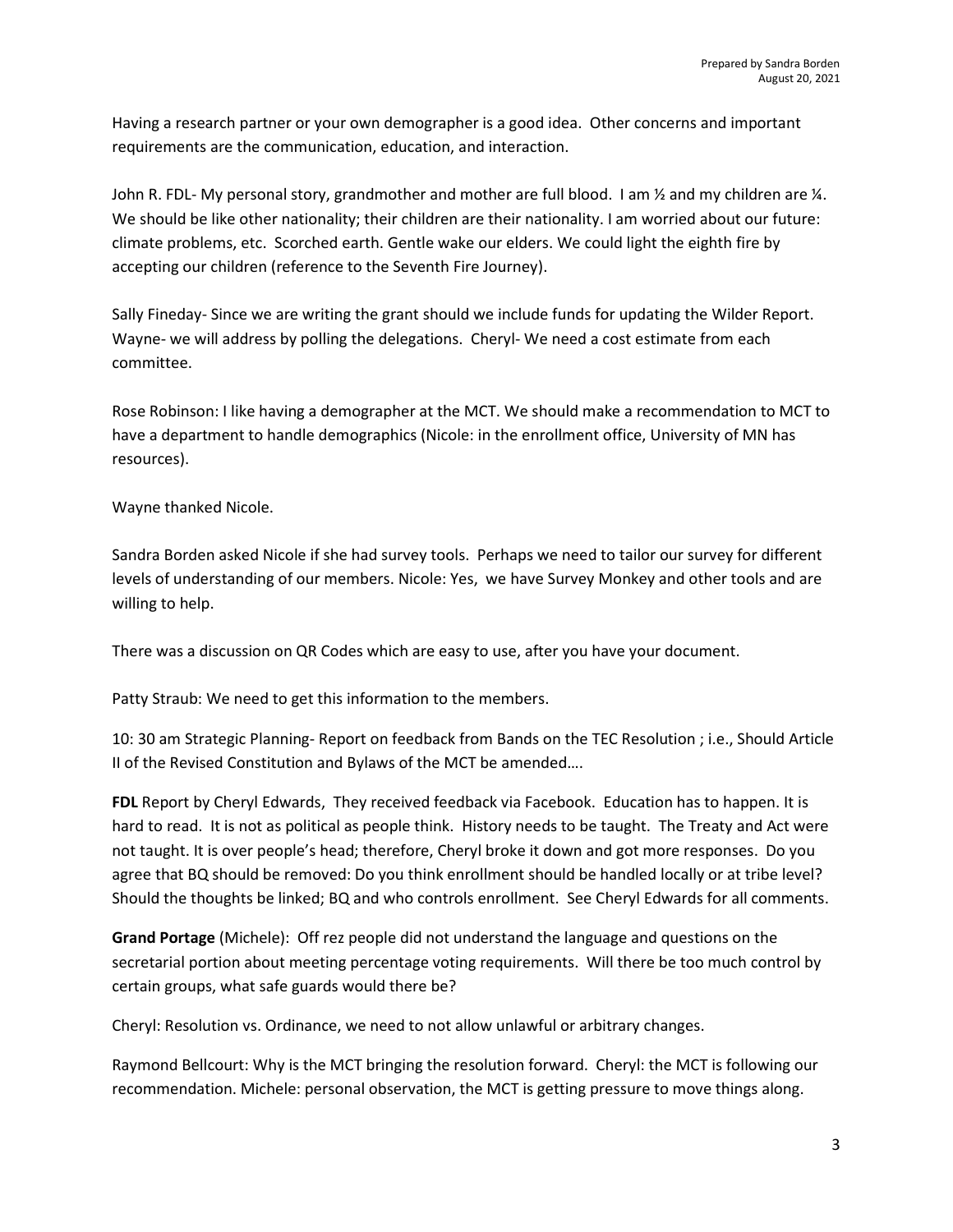Raymond: recommends everyone should read the White Earth effort to rewrite the constitution. It restores all the power back to the people. Sally Fineday: We are charged to bring the resolution back to our communities. Philip Brodeen: I am the MCT legal counsel and I was asked to write this resolution in June. It was hard to write, and I, now like the Fond du Lac bifocaled question (BQ and who controls enrollment). The resolution needs to be understandable. A significant amount of education is needed. The referendum is just to see if people want to go through a secretarial election. The simpler the resolution the better. John R.: We need to be sharing. Philip: There are resources out there to help you; e.g., Wilder Research. I regretted writing the resolution afterwards. Sally: Is 30% required? Philip Brodeen: yes. Michele B- At the June meeting the TEC said that it is 30% for all eligible voters not just those who voted.

Leech Lake: Sally Fineday- has not put this info out to community. COVID is having an impact. Rose- we have had similar comments as Fond du Lac. There is still a lack of understanding of the constitution.

Mille Lacs: Birdie- we did not hold any meetings. We are working on an education piece. We have been doing research to write a report.

John R.: Colonization has changed our perspective. We need to go back 500 years to get a traditional view. Need to follow the Grandfather Teachings.

White Earth; Patty Straub- We had a meeting last night and had discussion on the use of words such as band and reservation. We will be doing a survey. Char is our chairperson. What is the 30% requirement? All eligible voters.

Wayne: there are time frames that are critical to placing this on the ballot as well, we should discuss this for strategy.

Char: Volunteered to scan Minnesota request for enrollment data and send it to each reservation.

Sally: October is a deadline related to feedback on the Resolution; therefore, we need to review the resolution with our community and report at each meeting. It is a priority homework assignment to enable to get the wording of the resolution.

Bois Fort: Muriel Deegan, speaking for herself- we are having a hard time getting together. We need a big meeting, but nobody seems to be interested. We are geographically divided.

Cheryl: Themes- we need to work on education and on the questions. John R.- people need to get the information in increments (piece by piece) so that people can understand.

Cheryl: A goal is to get something on the ballot. There may not be time to get the Constitution on the ballot; at least the whole constitution.

Philip: Do the enrollment issue and get clear language.

Sandra Borden : Reminder that are two issues (removing the Secretary of Interior from the Constitution and enrollment) and they impact each other.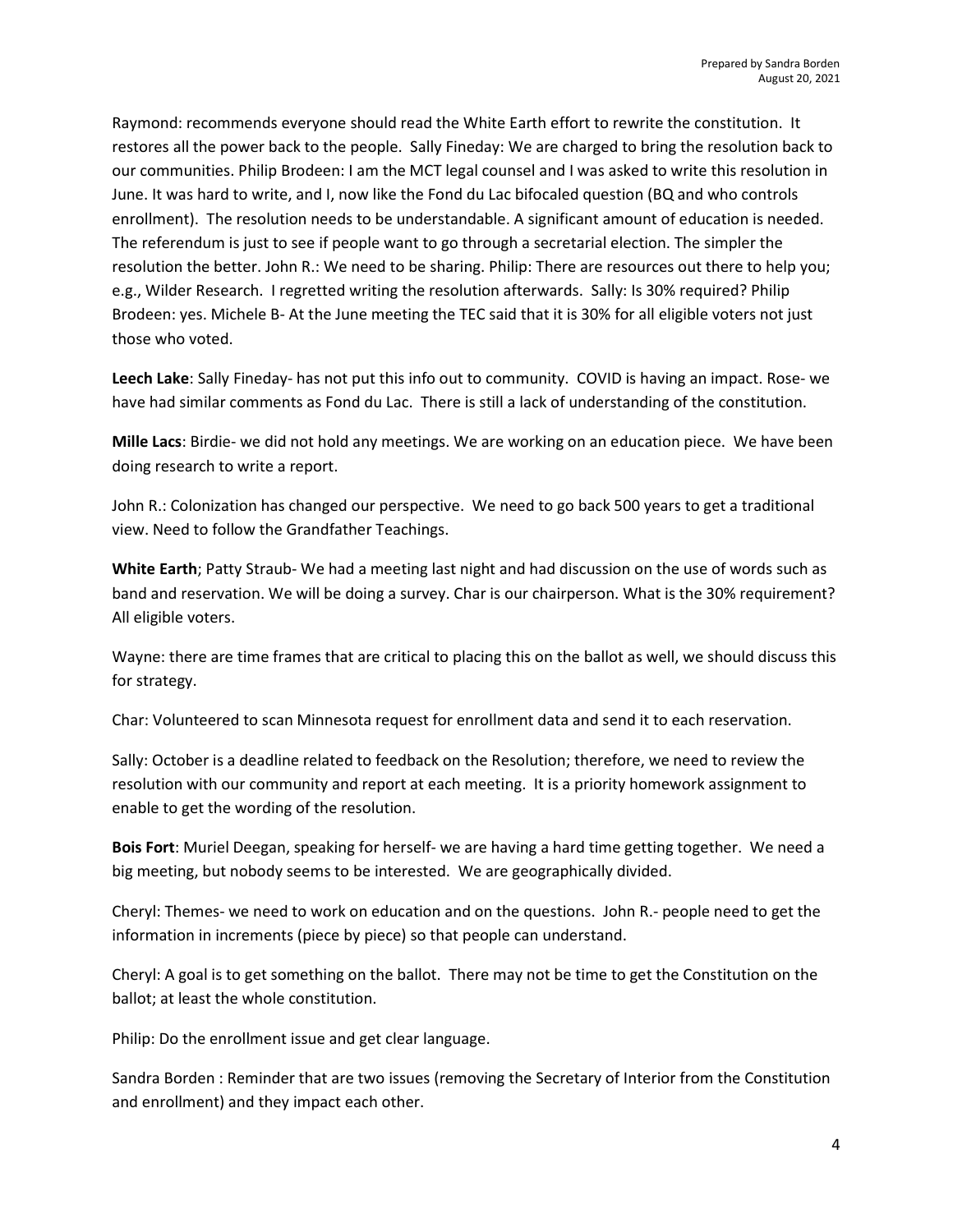John R FDL: Removing the Secretary of Interior from the Constitution will support our sovereignty.

Char: White Earth is putting this on the radio and in our newsletter.

# Noon Lunch

1:00 pm Reconvened by Cheryl Edwards. She will email the White Earth document (draft Constitution) which has a government structure graph.

# Committee Reports

- TEC Committee: Cheryl: need feedback to the resolution before October. Next TEC is October 28 and 29 at White Earth.
- Finance Committee- Cheryl: All committees should submit a budget.
- Education Committee- Birdie: we have not met. Rights of Nature is the next topic. John R. FDL volunteered to be on the committee. jwr  $777@yahoo.com$  Education Committee wanted to give to the Drafting committee the assignment of doing a newsletter for the community. The Education committee would write the Education articles. Other committees would write articles about their work.
- Survey Committee Rose and Sandra. Comment on the survey should be sent to Wayne waynedupuis1@msn.com .
- Drafting Committee- Cheryl and Birdie suggests items from the minutes and committees be used to write your Band newsletters.

Cheryl: Each hosting Band is responsible for minutes and should send minutes to Jane who works with Gary Frazier so that she can post the minutes.

1:30 pm Structure of Government (https://nativegov.org/rebuilders)

The document that Wayne recommended was not available at the above website. Cheryl shared a video on Tribal Government (Modern Tribal Governments, Constitutions, and Sovereignty: Richard Luarkie on YouTube (Sep 16,2016) https://www.youtube.com/watch?v=IDneoOGRIJs.

Another August 16, 2021 video that mentions our work: Indiancountrytoday.com with President Cathy Chavers, President MCT, Boise Forte member was shown. MCT has 40,000 members. The Wilder Study shows that if we do nothing we will disappear. First question to the community, do we want our own bands to determine their own enrollment.

Book recommendation: Doodem and Council Fire by Heidi Bohaker.

### 1:55 pm Break

2:05 pm Post-It exercise of John R. presentation. Requested comments in Chat.

Started with the Doodem, Totem, Clan system. Also we can have a district division structure to cover the entire United States. One approach of branches of government: Executive Branch (Ogimaa Chief),